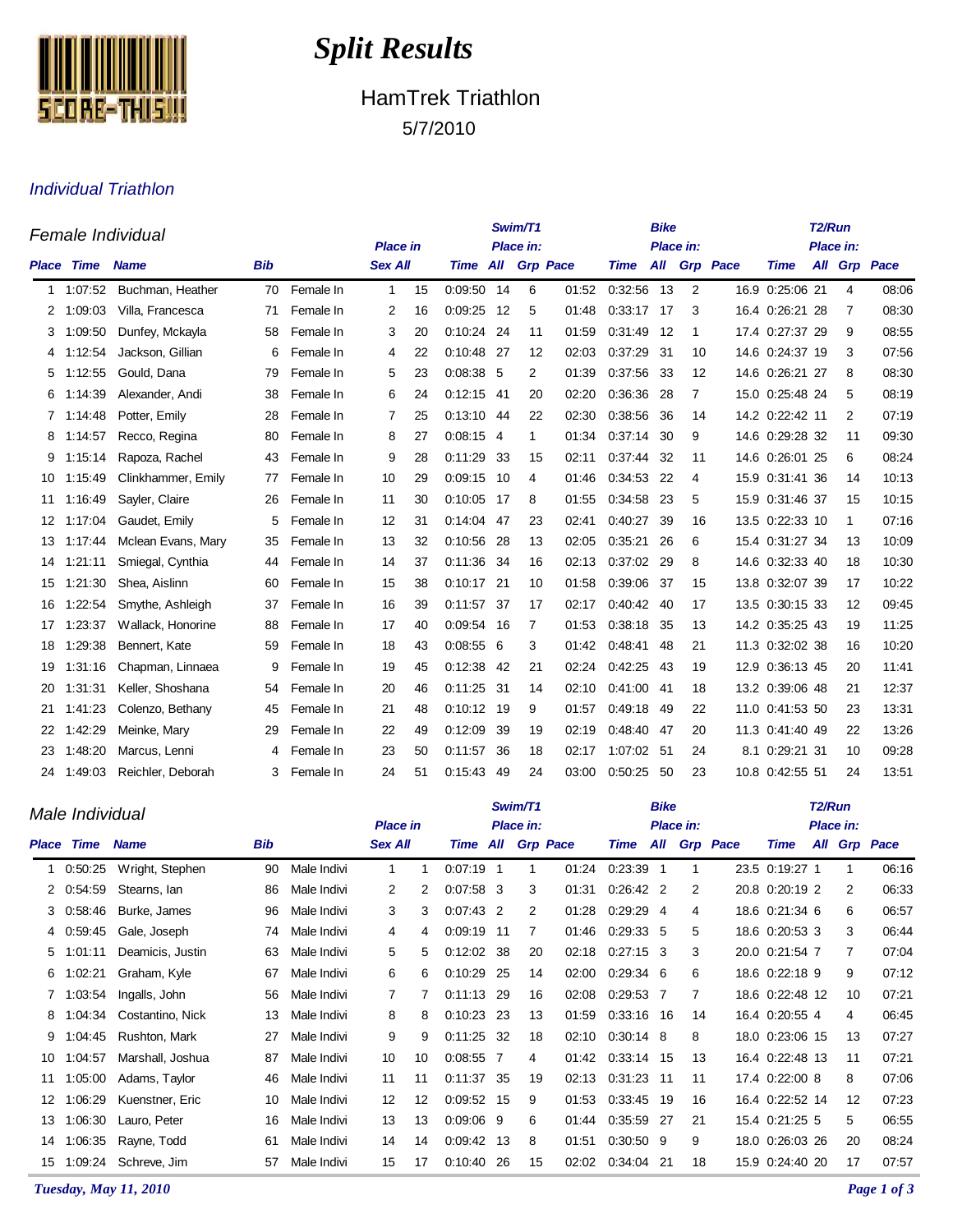#### Individual Triathlon

|       | Male Individual                   |                       | Swim/T1<br><b>Place in</b><br>Place in: |                |    |          |              |                 |    | <b>Bike</b><br><b>Place in:</b> |               | T <sub>2</sub> /Run<br>Place in: |              |      |                 |  |              |       |
|-------|-----------------------------------|-----------------------|-----------------------------------------|----------------|----|----------|--------------|-----------------|----|---------------------------------|---------------|----------------------------------|--------------|------|-----------------|--|--------------|-------|
| Place | <b>Bib</b><br>Time<br><b>Name</b> |                       |                                         | <b>Sex All</b> |    | Time All |              | <b>Grp Pace</b> |    | Time                            |               |                                  | All Grp Pace | Time |                 |  | All Grp Pace |       |
| 16    | 1:09:25                           | Ennis, Noah           | 75                                      | Male Indivi    | 16 | 18       | $0:10:15$ 20 |                 | 11 | 01:57                           | 0:34:02       | 20                               | 17           |      | 15.9 0:25:08 22 |  | 18           | 08:06 |
| 17    | 1:09:37                           | Oman, Sven            | 11                                      | Male Indivi    | 17 | 19       | 0:14:12      | 48              | 25 | 02:42                           | 0:31:22       | 10                               | 10           |      | 17.4 0:24:03 18 |  | 16           | 07:45 |
| 18    | 1:10:45                           | Recco, Tony           | 30                                      | Male Indivi    | 18 | 21       | $0:12:13$ 40 |                 | 21 | 02:20                           | 0:33:07 14    |                                  | 12           |      | 16.4 0:25:25 23 |  | 19           | 08:12 |
| 19    | 1:14:53                           | Thomas, Jesse         | 32                                      | Male Indivi    | 19 | 26       | $0:12:54$ 43 |                 | 22 | 02:27                           | 0:37:58       | 34                               | 22           |      | 14.6 0:24:01 17 |  | 15           | 07:45 |
| 20    | 1:18:09                           | Colianni, John        | 81                                      | Male Indivi    | 20 | 33       | $0:09:03$ 8  |                 | 5  | 01:43                           | 0:33:19       | 18                               | 15           |      | 16.4 0:35:47 44 |  | 25           | 11:33 |
| 21    | 1:19:56                           | Lopresti, Gregory     | 72                                      | Male Indivi    | 21 | 34       | $0:16:45$ 51 |                 | 27 | 03:11                           | 0:35:11       | 25                               | 20           |      | 15.4 0:28:00 30 |  | 21           | 09:02 |
| 22    |                                   | 1:20:21 Truitt, Scott | 15                                      | Male Indivi    | 22 | 35       | $0:16:05$ 50 |                 | 26 | 03:04                           | 0:40:19       | 38                               | 23           |      | 13.5 0:23:57 16 |  | 14           | 07:44 |
| 23    | 1:20:44                           | Eagan, Will           | 12                                      | Male Indivi    | 23 | 36       | 0.14:00      | -46             | 24 | 02:40                           | 0:35:08       | 24                               | 19           |      | 15.4 0:31:36 35 |  | 22           | 10:12 |
| 24    | 1:25:27                           | Clinkhammer, David    | 62                                      | Male Indivi    | 24 | 41       | $0:10:07$ 18 |                 | 10 |                                 | 01:56 0:42:05 | 42                               | 24           |      | 12.9 0:33:15 41 |  | 23           | 10:44 |
| 25    | 1:29:33                           | Dao, Alex             | 68                                      | Male Indivi    | 25 | 42       | $0:10:19$ 22 |                 | 12 | 01:58                           | 0:42:59       | 44                               | 25           |      | 12.9 0:36:15 46 |  | 26           | 11:42 |
| 26    | 1:30:54                           | Knapp, Patrick        | 14                                      | Male Indivi    | 26 | 44       | $0:13:19$ 45 |                 | 23 | 02:32                           | 0:43:43 45    |                                  | 26           |      | 12.6 0:33:52 42 |  | 24           | 10:55 |
| 27    | 1:35:09                           | Watt, Brian           | 47                                      | Male Indivi    | 27 | 47       | 0:11:20      | -30             | 17 | 02:10                           | 0:46:37       | 46                               | 27           |      | 11.7 0:37:12 47 |  | 27           | 12:00 |